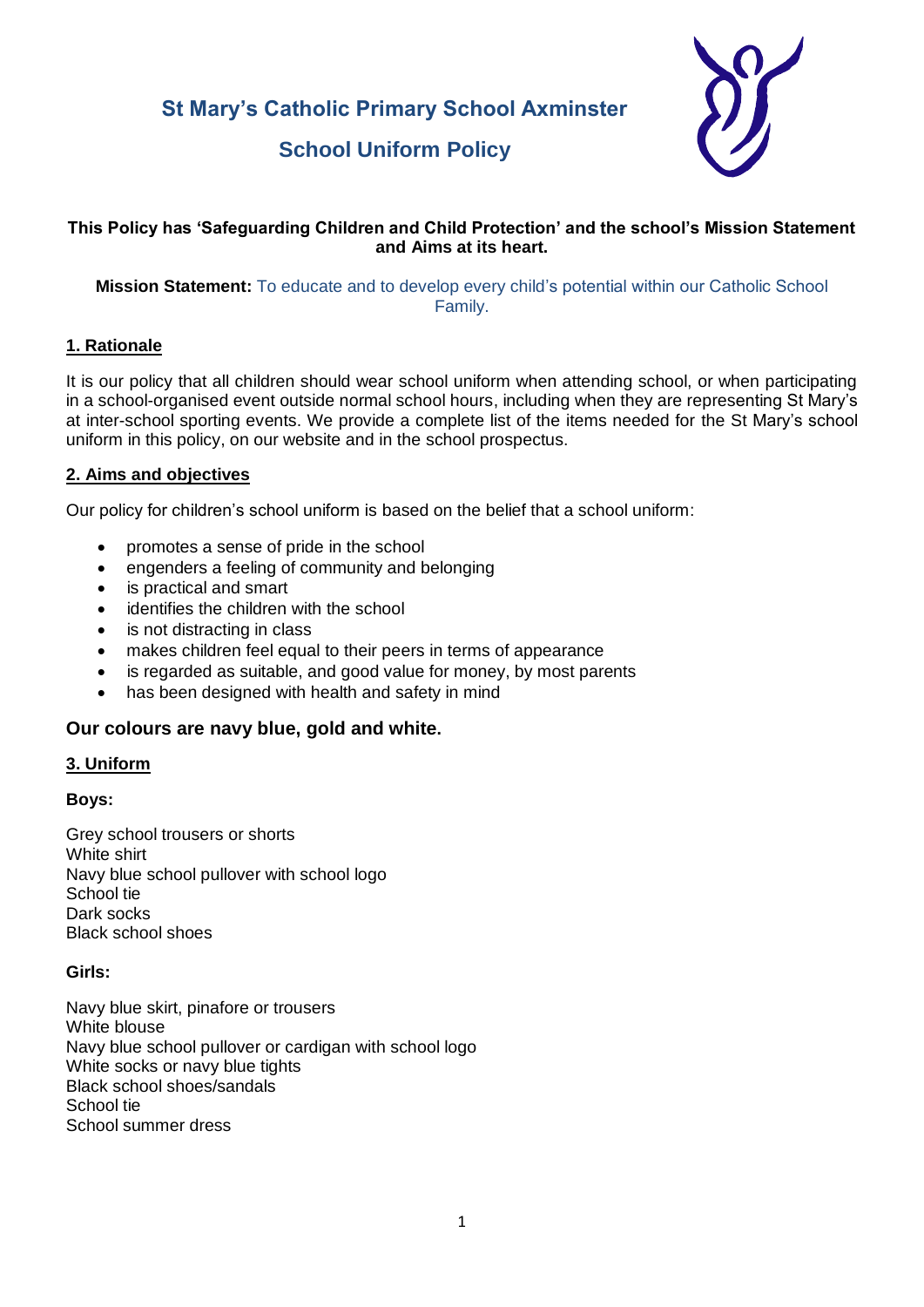## **P.E. Kit:**



## **Gold school Polo shirt or T shirt with logo Navy blue shorts (or skorts for girls)**

Trainers (for outdoor P.E.) or plimsolls (indoor P.E.) Strong drawstring bag clearly marked with the child's name to hold all the above

School Navy Tracksuit (optional)

PE kit should be kept in school all week. A child with incorrect footwear will be unable to join in a P.E lesson.

All items with the school logo/colours are available from the school office i.e. jumpers, cardigans, ties, summer dresses, PE kit, house hats. The school will make every effort to ensure these items are of reasonable quality and an affordable price.

The remainder of the uniform is available from most high street stores.

We would appreciate parents' cooperation and support in ensuring that children are correctly dressed for all school activities, including P.E. and games.

# **Additional Items**

The school sells reversible fleeces, tracksuits, water bottles, sun hats and book bags. We prefer children to use the slimline school book bags as space in the cloakrooms is limited.

# **Please mark all uniform with your child's name.**

## **4. Footwear**

The school wants all children to grow into healthy adults. School shoes should have flat heels and boots should not be worn. We do not allow children to wear trainers to school; these are appropriate for sport or as leisurewear and are not in keeping with the smart appearance of the school uniform. Sandals should be flat heeled and have a heel strap.

#### **5. Hair and appearance**

In the interests of hygiene and safety, children's hair should be tied back if it is long enough to reach the shoulders. Hairstyles should be smart, and not extreme in nature, as these styles can become a distraction, or a source of social isolation. This includes tramlines, colours or 'Mohican' styles and the use of hair gels should be avoided - if in doubt please ask first. Hair accessories should be discrete and reflect the school colours. Parents should also be aware that tattoos and nail polish are not permitted.

# **6. Jewellery**

Children can become very upset if a treasured piece of jewellery goes missing and for this reason and health and safety concerns, the wearing of jewellery is not permitted. Inexpensive watches may be worn but these must be removed for P.E. Parents who wish for their child to have their ears pierced should arrange for this at the start of the summer holidays only - this will give sufficient time for healing to take place. If plain studs have to be worn they must be covered with a plaster during all PE activities.

Please note that the school will be unable to take any responsibility for any jewellery that is lost.

Mobile phones should not be brought into school.

# **7. Seasonal Safety**

All children require a coat in school when the weather is changeable, cold or wet.

On hot sunny days children should be protected from the sun when outdoors by wearing a hat or cap and wearing an appropriate SPF sun-screen that has been applied at home, or that they have brought to school to apply themselves (adults in school are not permitted to apply sun-screen).

The school accepts no liability for loss or damage to uniform or personal items worn or brought into school.